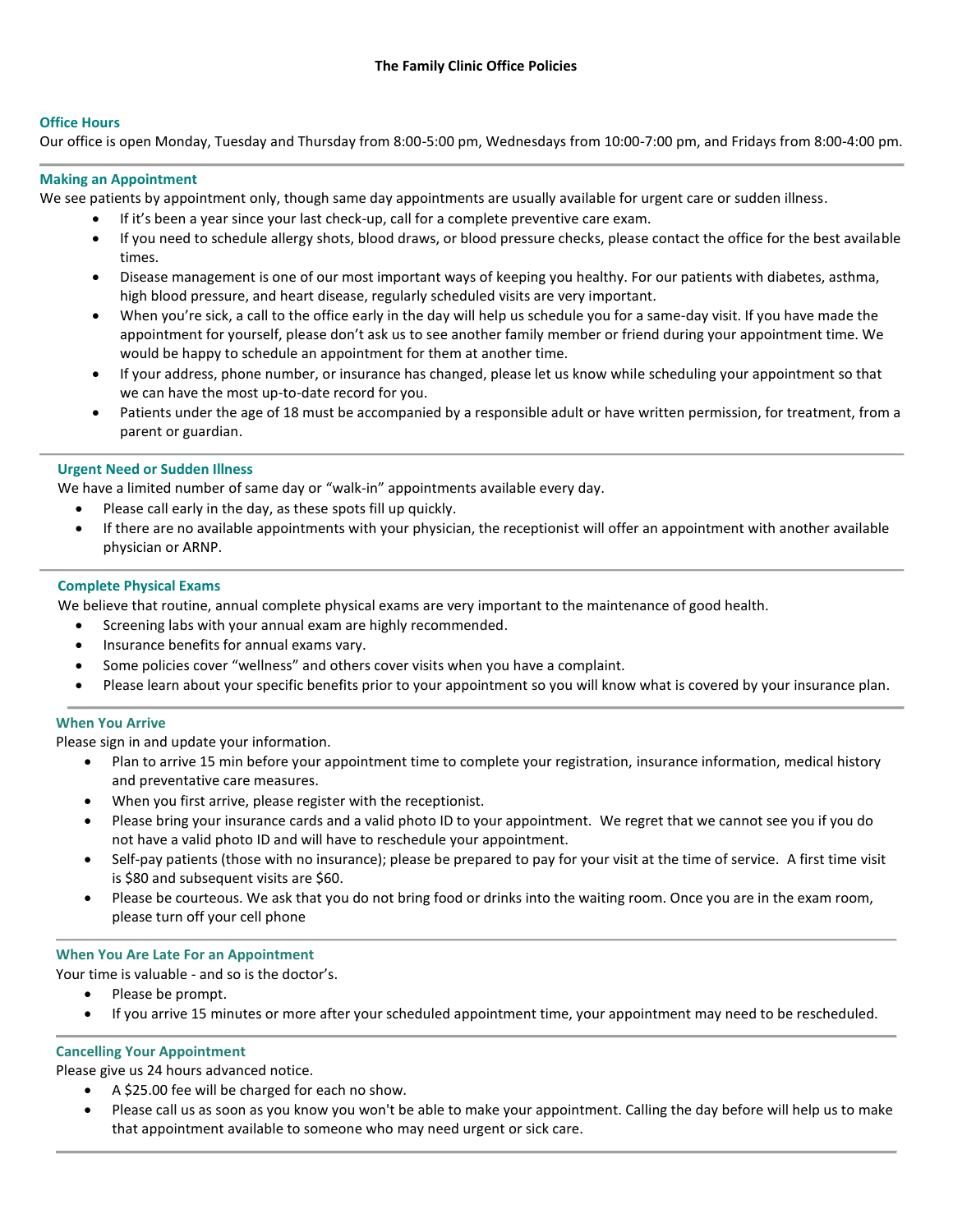### **When You Need Us After-Hours**

If you have an urgent medical situation when the office is closed, call 911 right away.

- If your urgent medical need is not life threatening, and it is during normal business hours, please call the office. We will help you determine the best plan of care.
- If you are experiencing a medical emergency or you believe you are experiencing a life threatening situation, call 911 immediately, or go to the emergency department of your nearest hospital.

#### **Lab Work**

Some lab work we do in our office, drawn by one of the medical assistants.

- Other lab work we send out to a reference lab. Usually this blood is drawn by the phlebotomist who is employed by the lab.
- In some situations, insurance company requirements dictate that we send out lab work we could otherwise do in our office.
- If you want lab work to be sent to a specific lab, i.e., Quest, make sure you tell us every time.

#### **Your Results for Diagnostic Testing**

We know that you want to know the results of your lab tests and other diagnostic testing as soon as you can.

- When test results are returned to the office, they are first reviewed by your doctor or provider. As soon as they are available, our nursing staff will notify you of your results either by phone or by letter. Please do not call to request test results before two weeks have passed.
- You may be asked to call the office and make a follow-up appointment with your doctor to discuss the test results and follow-up plan, if necessary.

### **Refilling Your Prescription**

- The best time to get a prescription refill is at your appointment.
- If you need a general prescription filled, contact your pharmacy. The pharmacy will notify your provider through a secure electronic prescription refill system or by fax.
- Don't wait until you have run out to request a refill. We require 72 hours to refill a prescription, as most refills require the doctor's approval.
- Don't go to the pharmacy to wait for your prescription to be called in. Call them first to see if it's ready.
- Some medications have potential side effects that must be monitored. We require check-ups every 3 or 4 months for these medications. Be sure to keep those follow-up appointments.
- Some prescriptions cannot be called in. The prescription must be in writing, on paper for you to pick up
- Don't call after hours for prescription refills. There is no access to your chart and we may not be able to help you.
- If you need a refill for a controlled medication, please call the office to schedule an appointment. We are no longer able to refill controlled substance medications over the phone.
- We do not prescribe narcotics for chronic use. If you require use of narcotics, our physicians will refer you to a pain management specialist.
- If you use a mail order prescription service, you can pick up these at our office. We do not fax or call in mail orders.

#### **Referrals for Specialty Care**

Our Referral Specialists will assist you in scheduling and appointment.

- Our Referral Specialists are dedicated to helping patients find the right specialist. There are many things to consider- your doctor's special orders, whether the specialist participates with your insurance company, and getting an appointment scheduled as soon as possible.
- If you have questions about a referral made by your doctor, you can reach the Referral Specialist at 850-265-3606.
- As a patient, it is your responsibility to ensure that your test results are returned to our office, and that you keep the appointment that has been set for you.

#### **When You Need a Form Filled Out**

We are happy to help you when we have advance notice.

- We are happy to accept medically related forms that require your doctor's signature.
- First, fill out all of the information about the patient, like your name, address, date of birth, social security number, and employer. Make sure to sign your name if the form requires it.
- Then give the form to the receptionists at the front desk. They will forward your form to the nurse, who will then route it to your provider.
- We cannot complete forms for pick up on the same day. We will return the form to you within 7 to 10 business days.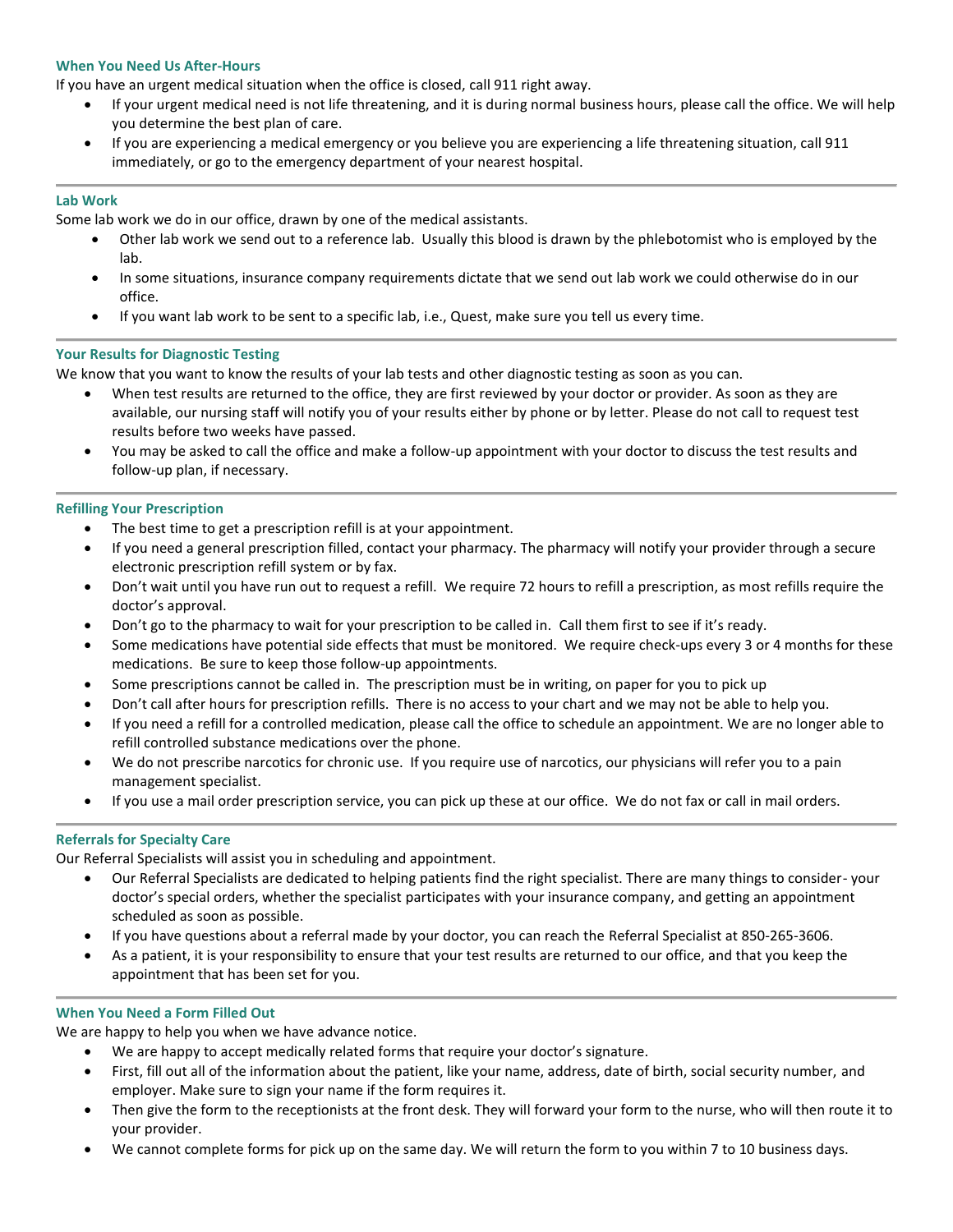### **Nurse or Medical Assistant**

We often refer to staff that assist our providers as "nurses".

- Most of them are not technically "nurses" because they are not licensed by the state as an LPN or RN.
- Most are "Medical Assistants" which means they have technical school or on-the-job training in providing medical assistance to the physicians.
- Medical Assistants will take your blood pressure, weigh you, ask about your symptoms, give injections, schedule tests and call in prescriptions.
- Medical Assistants work under the direct supervision of the doctor.

### **Speaking With A "Nurse"**

To speak with a nurse, you can choose that option when calling or be transferred by the receptionist

- Often, when calling the nurse is working with the physician or another patient.
- Please leave a detailed message with your name and date of birth.
- She will return your call as soon as possible, usually the same day if it is during our regular business hours.

### **Sending Your Records to Another Doctor**

You may request a copy of your medical record.

- When patients are referred to a specialist or other facility for follow-up care, a complimentary copy of the medical record is forwarded to the doctor.
- Sometimes, our patients will need a copy of their medical record in order to transfer to another doctor. A records release form must be filled out in order for our records department to transfer your records to another doctor.
- Our patients may request a copy of their medical record for themselves, an insurance application or legal representation. The patient, insurer, or legal counsel will be billed at \$0.75 per page.

#### **No Insurance**

- Payment will be due at the time of service.
- If you are unable to pay your balance in full, you will need to make prior arrangements with our Accounts Manager.

#### **Insurance**

Although we are contracted with several insurance companies, it is your responsibility to make sure that our physician is in your plan. It is also your responsibility to know your insurance benefits.

- As a courtesy to our patients we will file primary insurance forms from our office. We do not regularly file secondary insurance except for Medicare recipients. In order to do this we will require information from you.
- We will need all of your demographic and insurance information prior to your appointment. We will also need an update on this information approximately every six months thereafter.
- We ask that at the time of your appointment you bring your insurance card and a photo ID as well as any other forms that will assist in making sure that your claim is filed correctly.
- At the time of service you will be responsible for all fees that are not covered by your insurance, including co-pays, coinsurance, deductibles and non-covered services or items received. The co-pay cannot be waived by our practice, as it is a requirement placed on you by your insurance carrier.
- We strive to be as accurate as possible in calculating your responsibility but, with so many variations in policies and fee schedules, we are not always exact.
- You may receive a statement from our office for any balance due. For your convenience we accept cash, checks, credit cards (Visa, MasterCard and Discover), and money orders. Payments are also accepted by phone.

#### **Paying Your Bill**

Convenient, fast and easy! In the office, by phone or by mail.

- Payment for your visit is due at the time of service. You may have a co-pay, co-insurance, or deductible that will be due at the time of your visit.
- Our knowledgeable and experienced billing department is ready to help you with payment and insurance related questions. They are available Monday through Thursday, 8:00am until 4:30pm.

#### **Auto Accident**

- If your injury is a result of an auto accident, you are required to pay for services and then collect from the auto carrier.
- We will not file your insurance but will provide you with a receipt to do so.